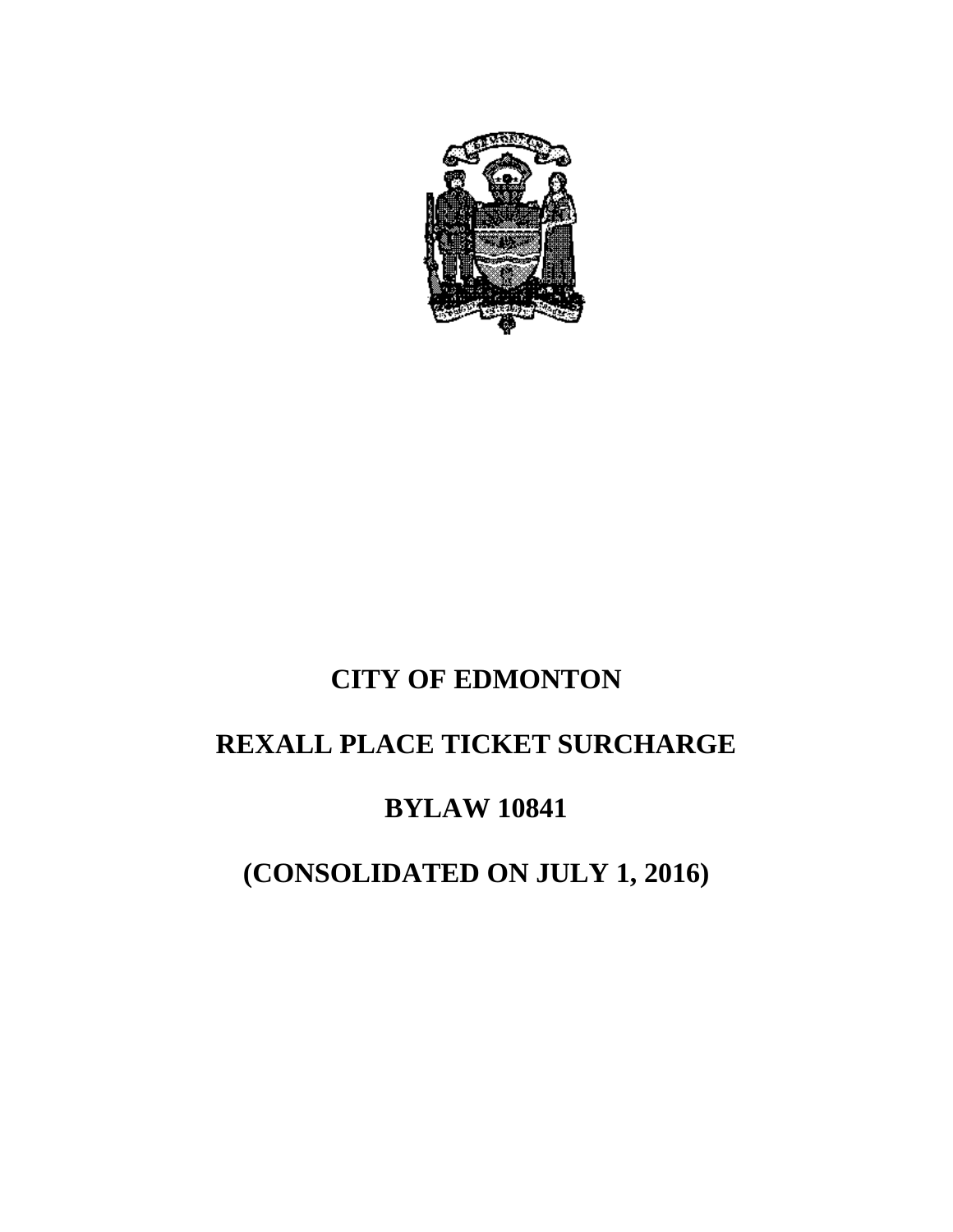Page 2 of 6

#### **THE CITY OF EDMONTON**

#### **BYLAW 10841**

#### **REXALL PLACE TICKET SURCHARGE BYLAW**

(S.2, Bylaw 12906, November 6, 2001) (S.2, Bylaw 17607, July 1, 2016)

Whereas:

Section 7 of the *Municipal Government Act*, RSA 2000, c M-26, allows a council to pass bylaws for municipal purposes respecting the enforcement of bylaws;

Section 61(2) of the *Municipal Government Act* allows a municipality to charge fees for the use of its property; and

The City of Edmonton is the owner of Rexall Place;

Edmonton City Council enacts:

(S.1, Bylaw 11336, September 24, 1996) (S.3, Bylaw 17607, July 1, 2016)

#### **PART I - PURPOSE, DEFINITIONS AND INTERPRETATION**

| <b>PURPOSE</b>     |                | The purpose of this bylaw is to impose a surcharge on all Tickets<br>for Events held at Rexall Place. |                                                                                                                                                                                                                                                                                                        |  |
|--------------------|----------------|-------------------------------------------------------------------------------------------------------|--------------------------------------------------------------------------------------------------------------------------------------------------------------------------------------------------------------------------------------------------------------------------------------------------------|--|
| <b>DEFINITIONS</b> | $\overline{2}$ | In this bylaw:                                                                                        |                                                                                                                                                                                                                                                                                                        |  |
|                    |                | (a)                                                                                                   | "City" means the municipal corporation of the City of<br>Edmonton;                                                                                                                                                                                                                                     |  |
|                    |                | (b)                                                                                                   | "City Manager" means the chief administrative officer of<br>the City or delegate;                                                                                                                                                                                                                      |  |
|                    |                | (c)                                                                                                   | "Event" means any event, program, or activity held at<br>Rexall Place, but does not include any event held at Rexall<br>Place during the summer festival K-Days, or such other<br>name as may be designated from time to time, for which<br>the admission fee is included in the general admission fee |  |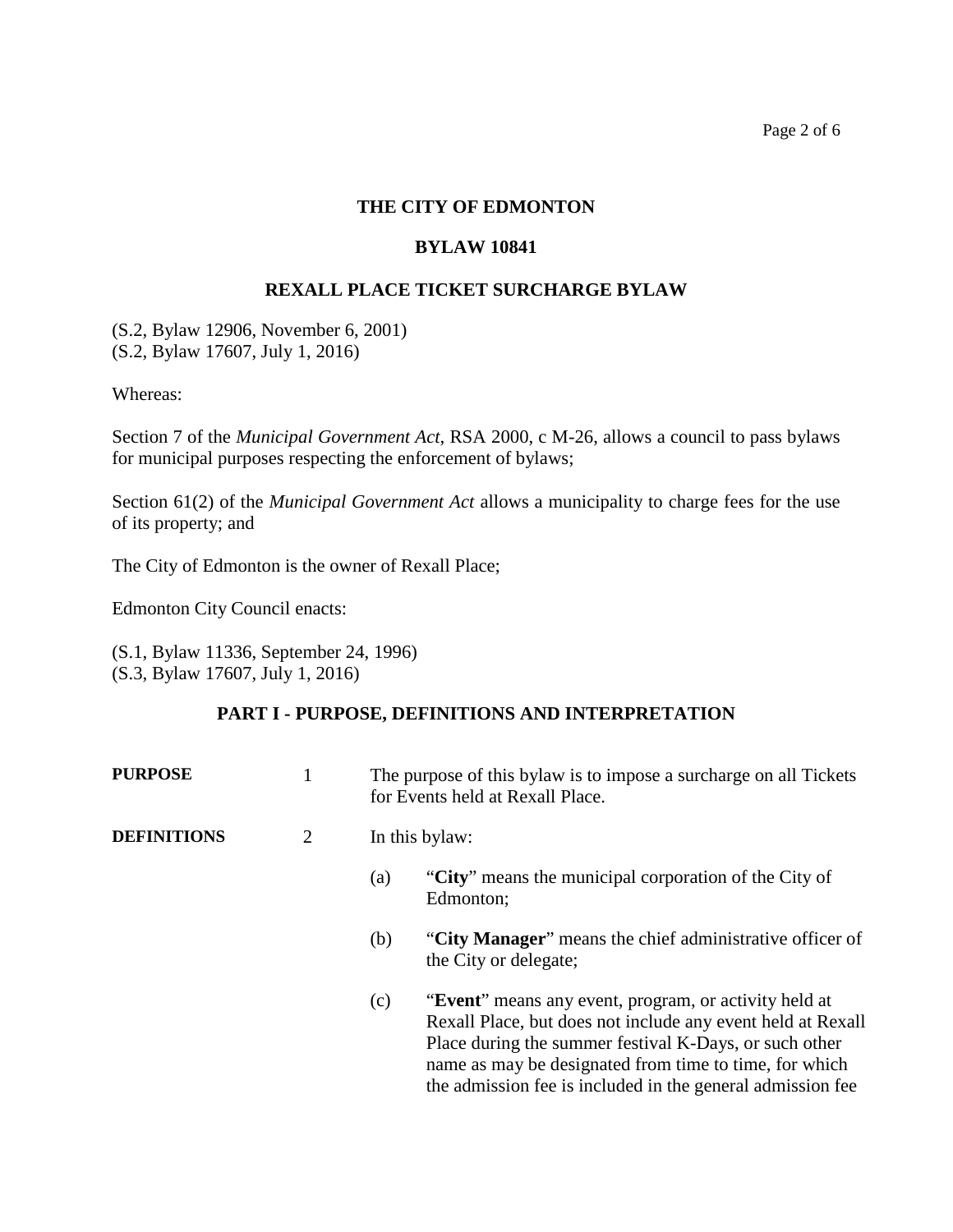|                                           |                |     |                | Page 3 of 6                                                                                                                                                                                                                                |
|-------------------------------------------|----------------|-----|----------------|--------------------------------------------------------------------------------------------------------------------------------------------------------------------------------------------------------------------------------------------|
|                                           |                |     | for K-Days;    |                                                                                                                                                                                                                                            |
|                                           |                | (d) |                | "Rexall Place" means the sports and recreational facility<br>located in northeast Edmonton on the lands legally<br>described as:                                                                                                           |
|                                           |                |     |                | PLAN 3258 TR, BLOCK 1-A AND PLAN XCVIII,<br>BLOCK 1, LOTS 1, 2, 3, 28, 29, AND 30 AND CLOSED<br>PORTION OF NORTH SOUTH LANE, EXCEPTING<br>ROAD PLAN 1647 TR, EXCEPTING THEREOUT ALL<br><b>MINES AND MINERALS;</b>                          |
|                                           |                | (e) |                | "Ticket" means a licence, ticket, or admission granted to a<br>person in exchange for a fee thereby entitling that person to<br>admittance to an Event, but does not include the right to<br>park a vehicle;                               |
|                                           |                | (f) |                | "Ticket Price" means the actual amount paid by the<br>purchaser of a Ticket, exclusive of any applicable tax;                                                                                                                              |
|                                           |                | (g) |                | "Ticket Surcharge" means the fee for the use of Rexall<br>Place imposed on a Ticket for an Event in accordance with<br>this bylaw and which was formerly referred to and hereby<br>replaces the Supplemental Coliseum Admission Surcharge; |
|                                           |                | (h) |                | "Violation Ticket" has the same meaning as in the<br>Provincial Offences Procedure Act.                                                                                                                                                    |
|                                           |                |     |                | (S.3-6, Bylaw 12906, November 6, 2001)                                                                                                                                                                                                     |
| <b>RULES FOR</b><br><b>INTERPRETATION</b> | 3              |     | purposes only. | The marginal notes and headings in this bylaw are for reference                                                                                                                                                                            |
|                                           |                |     |                | <b>PART II - TICKET SURCHARGE</b>                                                                                                                                                                                                          |
| <b>TICKET</b><br><b>SURCHARGE</b>         | $\overline{4}$ |     |                | (1) Every Ticket shall be subject to a Ticket Surcharge, the rate of<br>which shall be determined by the City Manager.                                                                                                                     |
|                                           |                |     |                | (2) Notwithstanding the above:                                                                                                                                                                                                             |
|                                           |                |     | (i)            | if the Ticket Price is less than \$7.00, the rate of the<br>Ticket Surcharge will be 0%; and                                                                                                                                               |
|                                           |                |     | (ii)           | the Ticket Surcharge for Events cannot exceed 7%.                                                                                                                                                                                          |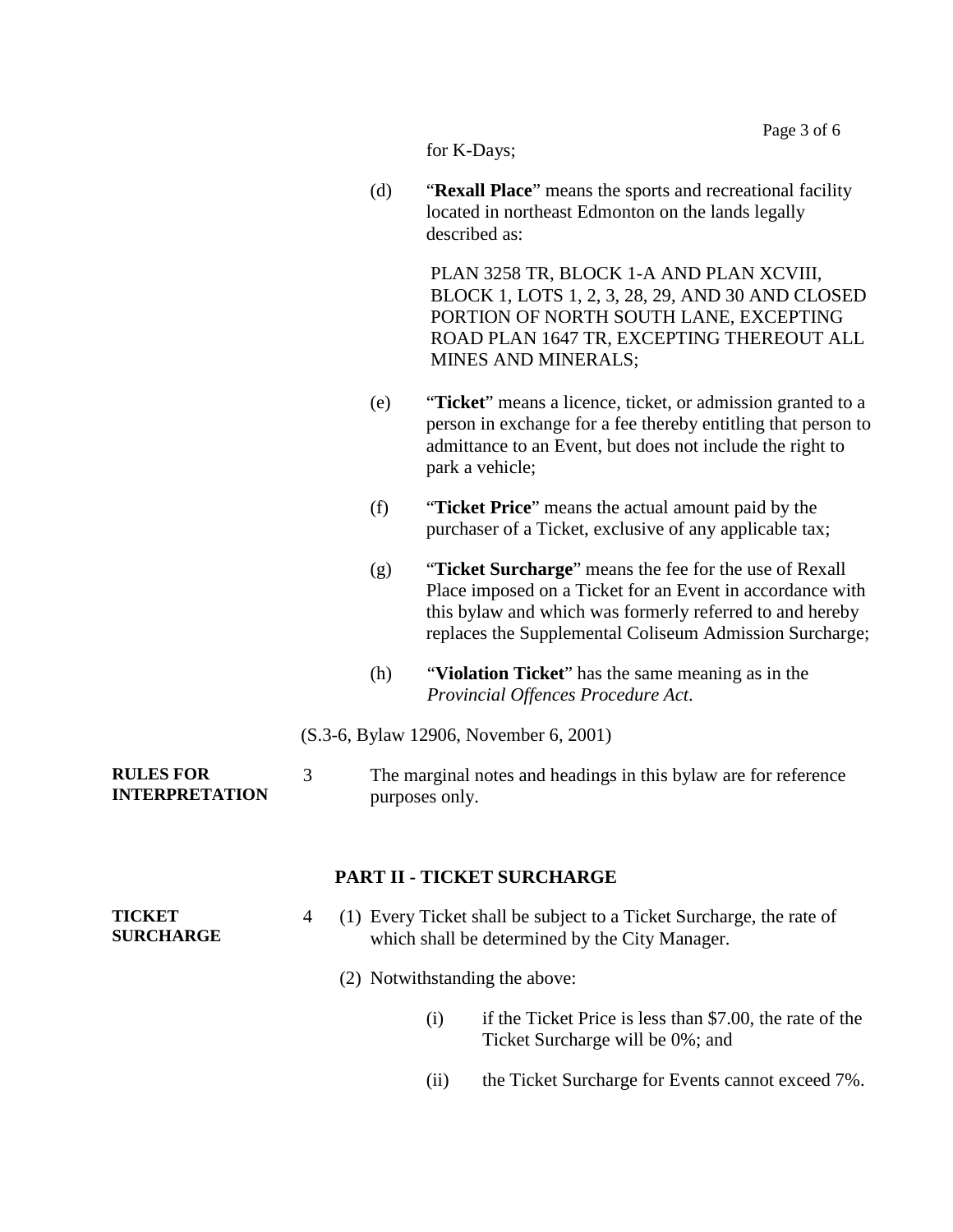| <b>COLLECTION</b> | 5              | City.                                                                                                                                                                                           | Page 4 of 6<br>Every person who sells a Ticket must collect the Ticket Surcharge<br>from the purchaser at the time of sale as agent and trustee of the |  |  |
|-------------------|----------------|-------------------------------------------------------------------------------------------------------------------------------------------------------------------------------------------------|--------------------------------------------------------------------------------------------------------------------------------------------------------|--|--|
| <b>REMITTANCE</b> | 6              | Every person who collects a Ticket Surcharge pursuant to this<br>bylaw must remit the Ticket Surcharge to the City within 90 days<br>of collection without compensation, deduction, or set off. |                                                                                                                                                        |  |  |
| <b>REPORTING</b>  | $\overline{7}$ | Every person who sells Tickets must, within 7 days of a written<br>request by the City Manager, submit the following information to<br>the City Manager:                                        |                                                                                                                                                        |  |  |
|                   |                | (a)                                                                                                                                                                                             | the number of Events held at Rexall Place during the<br>preceding year for which that person sold Tickets;                                             |  |  |
|                   |                | (b)                                                                                                                                                                                             | the actual attendance at each such Events;                                                                                                             |  |  |
|                   |                | (c)                                                                                                                                                                                             | the actual Ticket Price(s) for each such Events;                                                                                                       |  |  |
|                   |                | the number of Tickets sold at each Ticket Price for each<br>(d)<br>such Events;<br>the total fund generated from sale of Tickets for such<br>(e)<br>Events;                                     |                                                                                                                                                        |  |  |
|                   |                |                                                                                                                                                                                                 |                                                                                                                                                        |  |  |
|                   |                | (f)                                                                                                                                                                                             | the total Ticket Surcharge collected for such Events on<br>behalf of the City.                                                                         |  |  |
|                   |                | (S.2-3 Bylaw 11336, September 24, 1996)<br>(S.1-2, Bylaw 11823, as amended, June 23, 1998)<br>(S.7-10, Bylaw 12906, November 6, 2001)                                                           |                                                                                                                                                        |  |  |
|                   |                |                                                                                                                                                                                                 | PART III - ENFORCEMENT                                                                                                                                 |  |  |

| <b>OFFENCE</b>                       | 8  | A person who contravenes this bylaw is guilty of an offence.                                                                                                                                                                                                                                                                 |
|--------------------------------------|----|------------------------------------------------------------------------------------------------------------------------------------------------------------------------------------------------------------------------------------------------------------------------------------------------------------------------------|
| <b>CONTINUING</b><br><b>OFFENCE</b>  | 9  | In the case of an offence that is of a continuing nature, a<br>contravention constitutes a separate offence in respect of each day,<br>or part of a day, on which it continues and a person guilty of such<br>an offence is liable to a fine in an amount not less than that<br>established by this bylaw for each such day. |
| <b>VICARIOUS</b><br><b>LIABILITY</b> | 10 | For the purposes of this bylaw, an act or omission by an employee<br>or agent of a person is deemed to be an act or omission of the                                                                                                                                                                                          |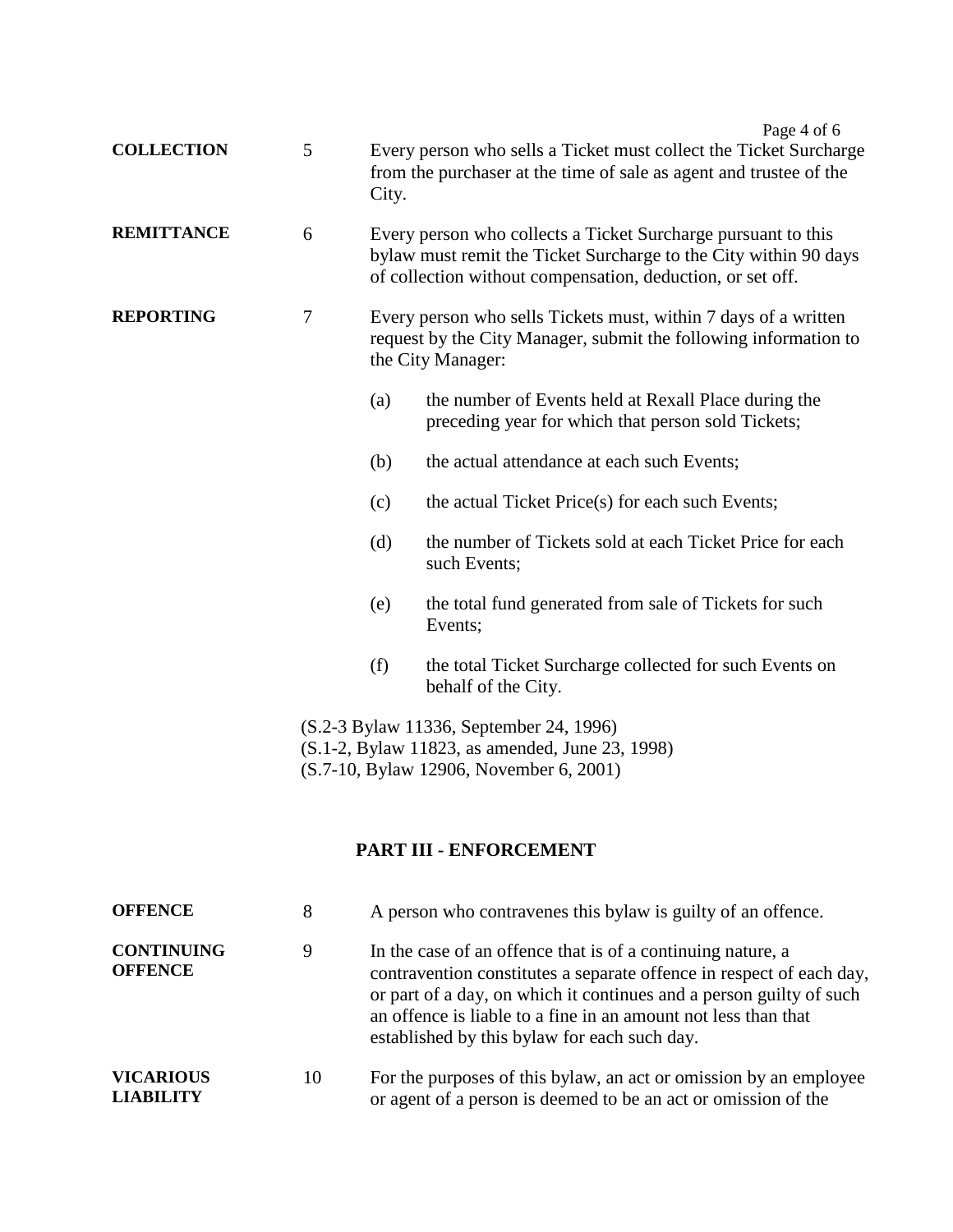|                                                         |    | Page 5 of 6<br>person if the act or omission occurred in the course of the<br>employee's employment with the person, or in the course of the<br>agent's performance of duties on behalf of the person.                        |  |
|---------------------------------------------------------|----|-------------------------------------------------------------------------------------------------------------------------------------------------------------------------------------------------------------------------------|--|
| <b>FINES</b>                                            | 11 | A person who is guilty of an offence is liable to a fine in the<br>amount of \$1,000.                                                                                                                                         |  |
| <b>VIOLATION</b><br><b>TICKET</b>                       | 12 | If a Violation Ticket is issued in respect of an offence, the<br>Violation Ticket may:                                                                                                                                        |  |
|                                                         |    | (a)<br>specify the fine amount established by this bylaw for the<br>offence; or                                                                                                                                               |  |
|                                                         |    | (b)<br>require the person charged to appear in court without the<br>alternative of making a voluntary payment.                                                                                                                |  |
| <b>VOLUNTARY</b><br><b>PAYMENT</b>                      | 13 | A person who commits an offence may:                                                                                                                                                                                          |  |
|                                                         |    | if a Violation Ticket is issued in respect of the offence; and<br>(a)                                                                                                                                                         |  |
|                                                         |    | if the Violation Ticket specifies the fine amount established<br>(b)<br>by this bylaw for the offence;                                                                                                                        |  |
|                                                         |    | make a voluntary payment equal to the specified fine.                                                                                                                                                                         |  |
| <b>OBSTRUCTION</b>                                      | 14 | A person shall not obstruct or hinder any person in the exercise or<br>performance of the person's powers or duties pursuant to this<br>bylaw.                                                                                |  |
| <b>OCCUPANT</b><br><b>DEEMED TO BE</b><br><b>VENDOR</b> | 15 | Absent evidence to the contrary, any person in apparent possession<br>or control of Rexall Place on the date of an Event, whether by<br>contract or conduct, is deemed to be a person who has sold Tickets<br>for that Event. |  |